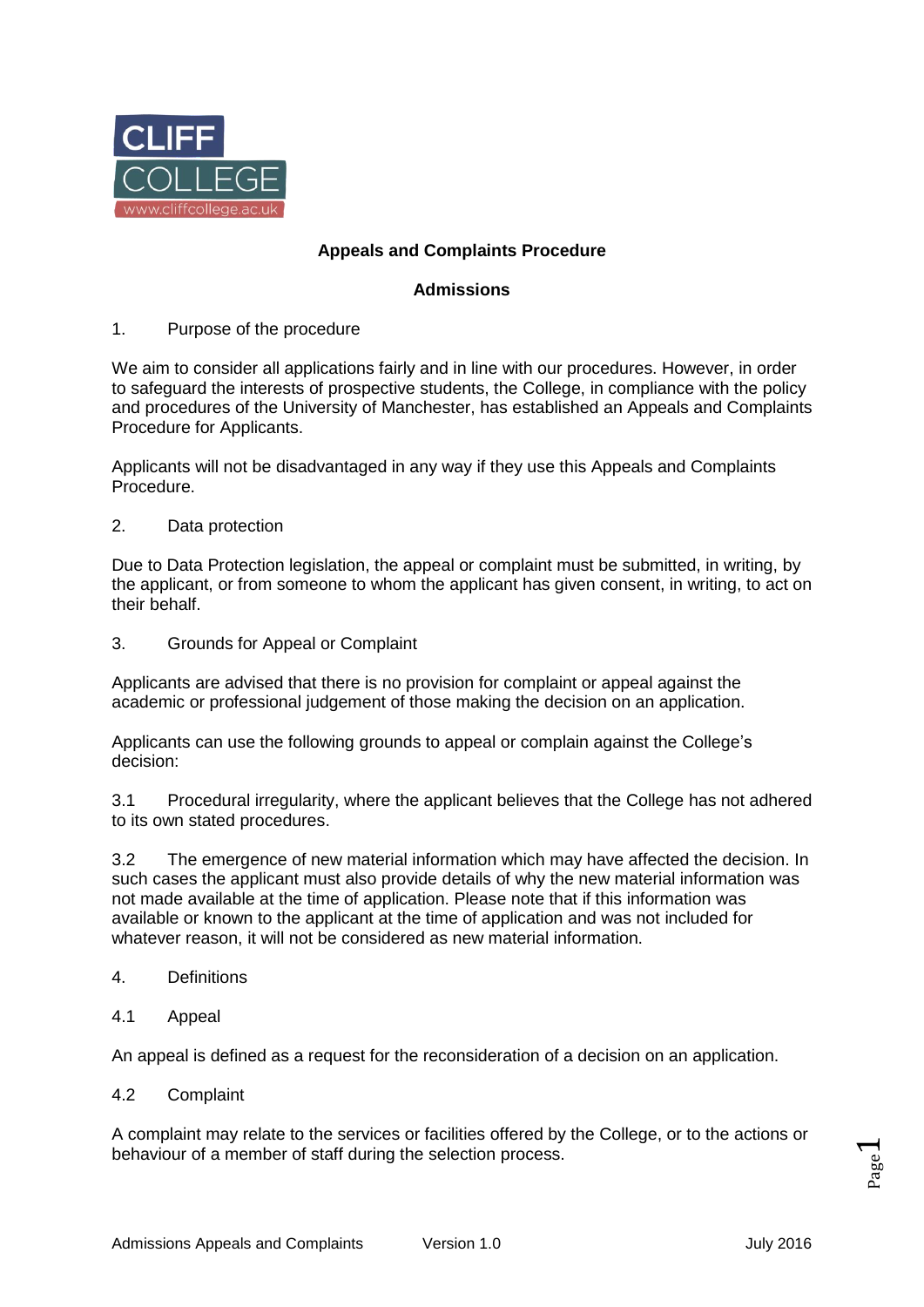## 5. Time limits

An appeal or complaint should normally be submitted within 20 working days from receipt of a decision on an application.

6. Making an Appeal or Complaint

There are three stages to the College's Appeals and Complaints Procedure.

6.1 Stage 1: Feedback

Prior to initiating an appeal or a complaint, if they have not already done so, applicants are recommended to request feedback on their application from the Programme Lead of the programme to which they applied. Feedback is provided to enable applicants to reflect on their progress through the application process, and does not constitute a reconsideration of an application or a challenge to the College's decision on an application. Feedback may be given in person, over the telephone or in writing, at the discretion of the Programme Lead.

A request for feedback should be made within five working days of receipt of the decision. Feedback will be provided within 10 working days of receipt of the request.

### 6.2 Stage 2: Appeal / Complaint

If an applicant is not satisfied with the feedback at Stage 1, they may make an appeal or complaint. To do so, the applicant should complete the Stage 2 Form and send it to the Academic Dean. Please note that it is important to include all required information as stated in the form.

Upon receipt of the form, the Academic Dean will investigate the concerns raised by the applicant. The College will normally respond in writing to the applicant within 20 working days of receipt of the appeal or complaint.

The outcome of a successful appeal would be to reconsider the candidate's application with a view to either changing or upholding the original decision.

If upheld, the remedy for a complaint could include, for example, an apology or an undertaking to revise procedures.

6.3 Stage 3: Re-appeal

If the applicant remains dissatisfied with the outcome of the appeal or complaint, it can be escalated further, to the final stage of the procedure. This should normally be done within 20 working days of receipt of the response to the appeal or complaint at Stage 2.

A re-appeal letter should be sent in writing to the College Principal, clearly listing the reasons for escalating the appeal or complaint to Stage 3. The request should include all relevant information relating to the outcome of the previous two stages.

At this stage, an investigation will be undertaken by the College Principal. A letter of response will normally be sent to the applicant within 20 working days of receipt of the letter. Stage 3 completes the Appeals and Complaints Procedure for Applicants.

7. Reference to the Office of the Independent Adjudicator for Higher Education

There are no other appeals procedures within the College or University beyond those

Page  $\mathbf{\sim}$